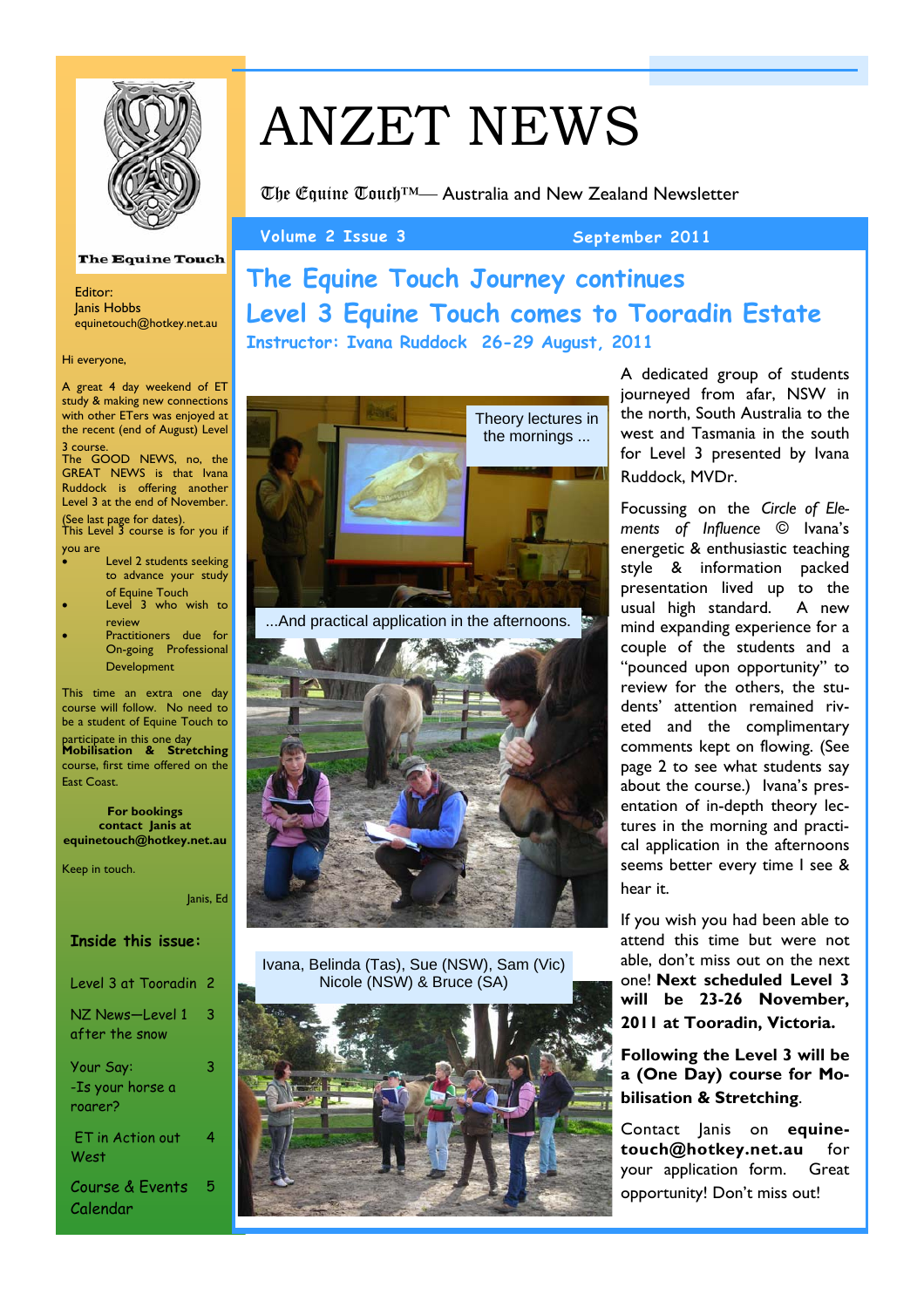**Page 2 The Equine Touch™— Australia and New Zealand Newsletter** 

# **Tooradin Level 3 with Ivana Ruddock (CONTINUED)**



Mossie, Spud & William in the Pond Paddock, Tooradin Estate



### **Student feedback :-**

With revising Level 3 I was able to pick up a lot of new information and revise some things I had forgotten. Well worth the trip though I have been flat out catching up with consultations. *Belinda Atkinson, ET Practitioner, Tas*

It has been 18 months since I completed my first Level 3 weekend with Ivana and Jock, and I was really looking forward to reviewing what we had learned last time. I'm amazed at how much more I picked up from the second time around. I don't know if it was because I was tired by the end of the first Level 3, or that there were different people this time and therefore different questions being asked, or if there was new content in the course! Whatever the reason, I had a fantastic 'review' and learned HEAPS more. I'm so pleased Ivana could find the time and energy for a visit to Australia. It was well worth the drive to Tooradin. *Nicole Heenan, Level 3 ET, NSW* 

A BIG THANK YOU to Sally Francis, our host, for her hospitality and "on the ground" organization. Thanks also to Penny, Prue and "Coriander" for their part in the principles of saddle fitting demonstration.

Another thank you … Johnno's scones, jam & whipped cream were a hit at morning break.

# **Equine Touch in Action —Cooperation is the name of the game**

After completing her Ongoing Professional Development requirement by attending Level 3 at beautiful Tooradin Estate, Victoria, at the end of August, Belinda Atkinson, ET practitioner & Homeopath from Tasmania squeezed in a visit to one of her clients in near-by Pakenham, Victoria to follow up the "over the phone" homeopathic consultation with an ET session. The great

news for Belinda's horse clients is that through interstate cooperation these horses will continue to receive follow up ET sessions as required from local ET practitioner, Julie Veenstra (Woodward).



Pictured here are two Tooradin Estate residents, *Calvin & Beau*, who are often "tutors" for the ET courses I conduct here. This day they are demonstrating cooperation with a mutual grooming session, their own version of Equine Touch.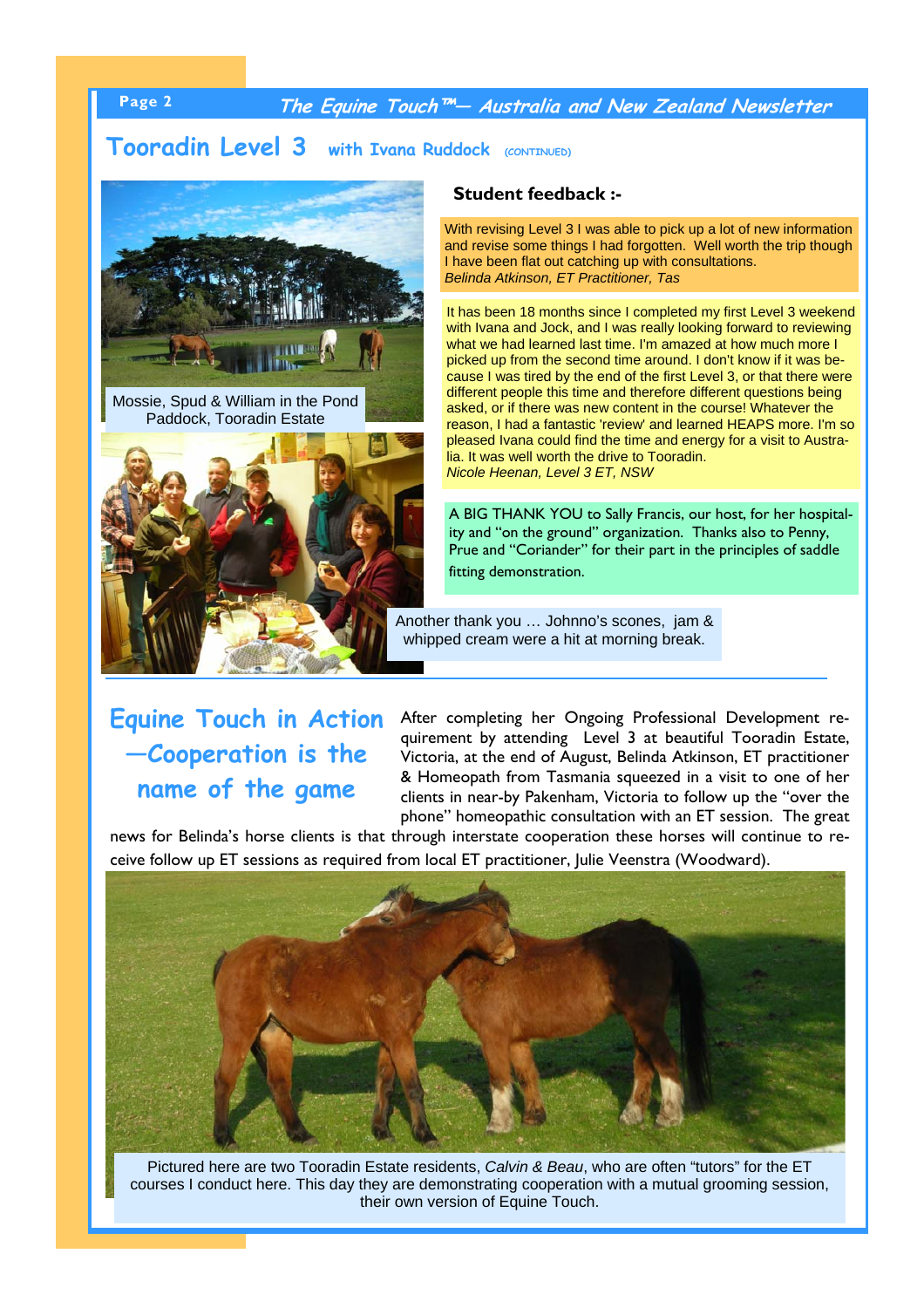### **Page 3 Volume 2 Issue 3**

# **Hamner Springs—snow on the ground! NZ News**

**Level 1 at Hamner Springs, South Island, NZ August 19-21, 2011 Instructor: Janice Clyma**



Had a great clinic and two A+ students. The two students were Magali Prigent (Maggie) and local girl Karima Walker (Blonde). Both took to it well probably because they had done quite a bit of hands on horses before, and

not once did I see a backwards (reverse) move. Last day Maggie got quite emotional with the horse she worked on as she had done lots of work on him during the time she has been here, osteo, cranio and acuscope plus riding him. Watching his releases and how he worked with her on a body balance she could see so many more shifts in his body and releases were strong. She has good energy hands and will do well getting results on horses when she goes home to France. That white stuff in the back ground is really snow... and it was much deeper on day one. Cheers Janice.





### **Your Say: Is your horse a "roarer"?**

Chatting with Mary Carroll, Level 2 ET student, Victoria, she mentioned how she uses her ET skills to help her own horses. Breeding horses & training them up for sale is part of her business. *Porter*, an 11 year old gelding, is one she has brought back into work (dressage and show jumping) over the last 6-7months. Mary remarked that she has noticed a huge difference in the horse with Equine Touch. As well as improvement in an issue with one of his hind quarters, where he was stepping short, the regular ET work helps with the fact that he is a "roarer". This is a condition where the trachea (windpipe) can be partly restricted and creates the roaring noise as the horse is asked to work harder and thus requires more air. When he begins to get short of breath he quickly gets more tense and of course muscles & tissue of the throat become even tighter exacerbating the situation. She noticed that when she performs ET on him first he is much more relaxed in his workout and will stretch into the bit better making breathing easier. The Equine Touch session helps relieve any initial tension before the work, "When he is fit and relaxed he can canter up to 10 minutes. He just travels much better".

Mary also notes that her approach to developing the horse is wholistic. As Ivana Ruddock always points out, "Everything is connected to everything". Part of Mary's care for the horse includes Connected Riding and barefoot trimming. "I have always trimmed my own horses' feet but am able to do a better job of it and help the horse more by incorporating a few pointers from a trained barefoot trimmer."

To help *Porter* she is also looking into alternatives to him having a corrective operation for the roaring which he would need before being able to take part in competitions and will also consider acupuncture as a possibility to assist.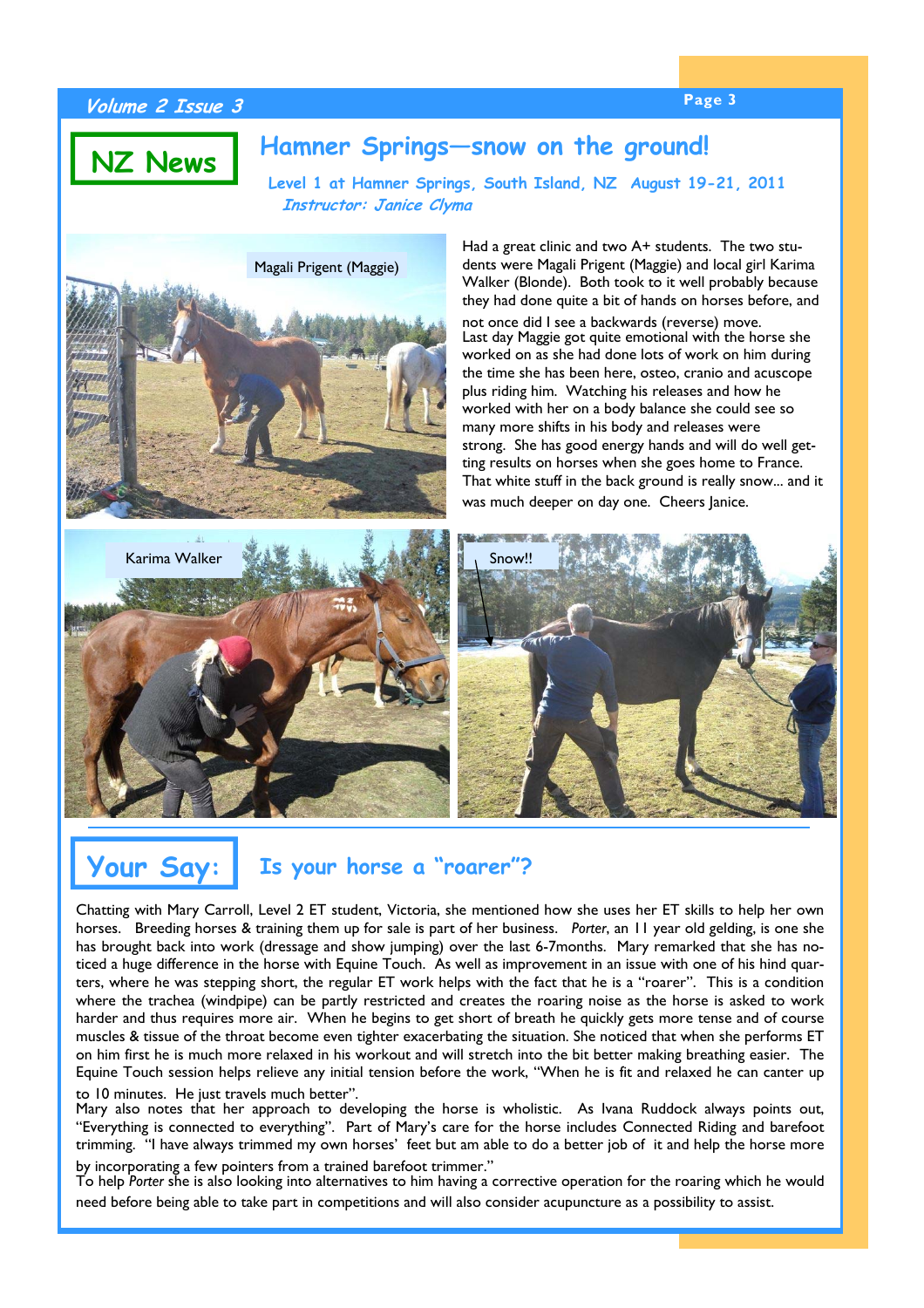**Page 4 The Equine Touch™— Australia and New Zealand Newsletter** 

### **ET in Action out West**

**Deb Ryan, ET Practitioner holds regular Equine Touch Information Days at Wadi Farm, Nannup, South West WA**

Equine Touch (ET) is being used in Western Australia to help at risk heritage brumbies rescued from the remote outback. The wild horses are rescued by the Outback Heritage Horse Association of WA Inc, a registered charity, and are brought back to rehabilitation properties in Margaret River and Nannup. "Wadi Farm", near Nannup in south west WA, provides a haven for some of the rescued horses. Debra Ryan, an Equine Touch Practitioner from Collie, is also an OHHAWA member and provides free ET sessions for the recovering wildies. Deb has been providing this service since early 2009.

Wadi Farm hosts regular free ET Information Days so that anyone who is interested can go along and watch Debra work on the rescued horses as well as on the progeny of some of the brumbies. (Start 'em early!)

The last ET Info Day was in early June and was attended by eight horse owners from around the south west. Despite the cold weather, Deb worked on several horses - some with particular health issues - and explained not only how ET worked but also how it had helped in individual cases. Katherine & Kevin Waddington, the property owners and foundation members of the charity, also noted how ET as a form of bodywork was contributing greatly to the training of the rescued wild horses. Most of the horses arrived in poor condition and generally very sore, and ET helped not only to relieve soreness but also to release emotional trauma and teach them that human hands  $=$  gentle hands.

The OHHAWA is extremely grateful to Deb, for her time, effort and imparting of knowledge. Deb is also a successful endurance rider and very knowledgeable re mineral deficiency in horses,

These photos are a selection of Deb at work at the June clinic at Wadi Farm including photos of Deb working on a mother and daughter - a two day old filly foal from a wild rescued mare.

The grey brumby mare "Lilly" in the photos from the clinic had foundered in her front feet and although she was recovering, the founder caused major sacro problems for her. Deb has given her regular sessions and helped her through that. The flaxen chestnut colt (born from a traumatised wild mare), has had ET to help him through general soreness but also to help him get over his mother's issues and trust people. He loves Deb's visits! The photo of the little chestnut colt "Basil" in the yards was taken because Basil was wild and scared but during the clinic he backed up to the yard railings and kept presenting his hindquarters like he wanted ET too! He stayed very close and watched the ET, like he was feeding off it.

*Contributed by Katherine Waddington*